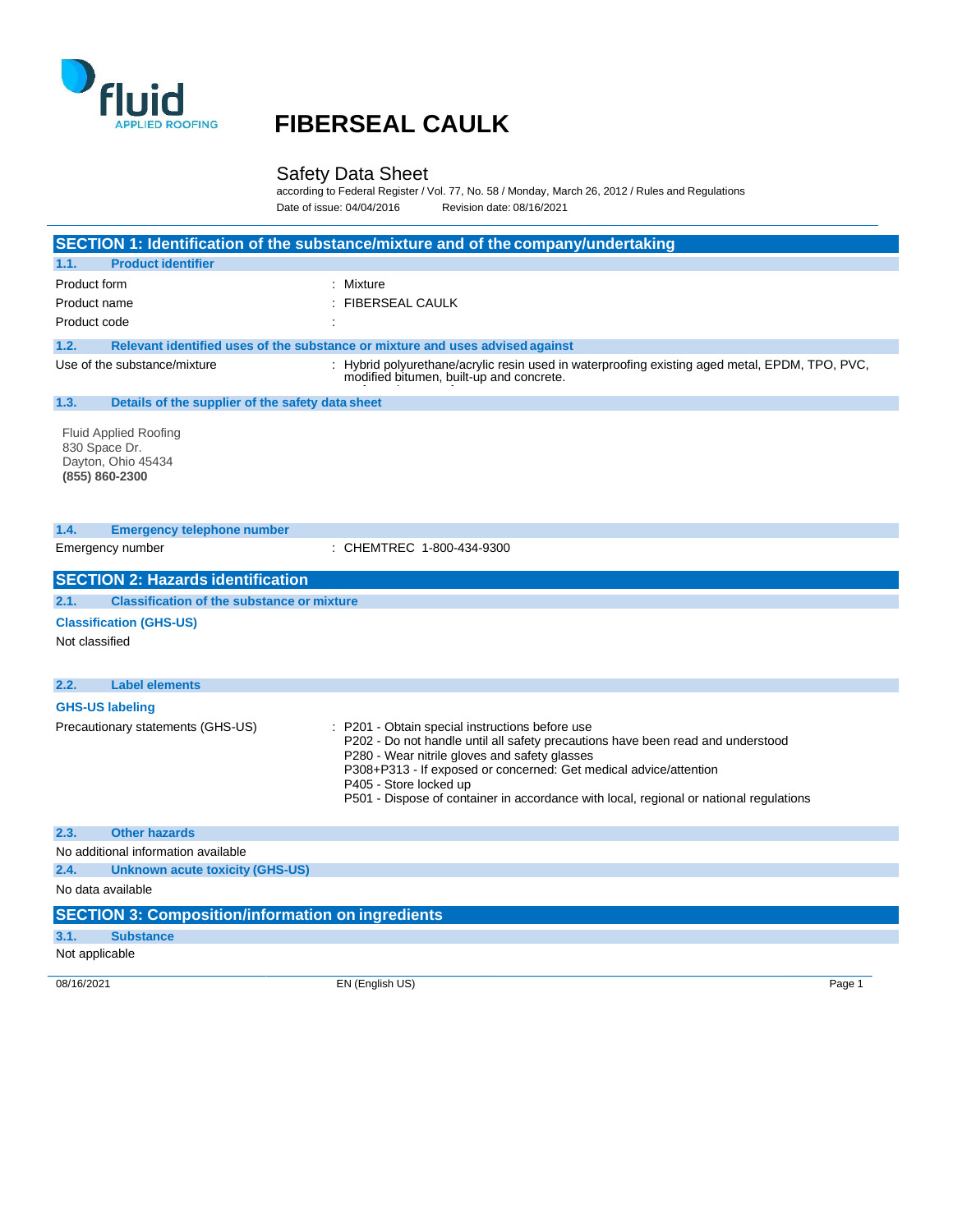#### Safety Data Sheet

according to Federal Register / Vol. 77, No. 58 / Monday, March 26, 2012 / Rules and Regulations

| 3.2.        | ture             |                           |                                              |                                |
|-------------|------------------|---------------------------|----------------------------------------------|--------------------------------|
| <b>Name</b> |                  | <b>Product identifier</b> | $\frac{9}{6}$                                | <b>Classification (GHS-US)</b> |
|             | Titanium dioxide | (CAS No) 13463-67-7       | . . <del>.</del><br>$\overline{\phantom{a}}$ |                                |

| <b>SECTION 4: First aid measures</b>                                                                                                                |                                                                                                                                                                      |
|-----------------------------------------------------------------------------------------------------------------------------------------------------|----------------------------------------------------------------------------------------------------------------------------------------------------------------------|
| 4.1.<br><b>Description of first aid measures</b>                                                                                                    |                                                                                                                                                                      |
| First-aid measures general                                                                                                                          | : Never give anything by mouth to an unconscious person. If you feel unwell, seek medical advice<br>(show the label where possible).                                 |
| First-aid measures after inhalation                                                                                                                 | : Assure fresh air breathing. Allow the victim to rest.                                                                                                              |
| First-aid measures after skin contact                                                                                                               | Remove affected clothing and wash all exposed skin area with mild soap and water, followed by<br>warm water rinse.                                                   |
| First-aid measures after eye contact                                                                                                                | Rinse immediately with plenty of water. Obtain medical attention if pain, blinking or redness<br>persist.                                                            |
| First-aid measures after ingestion                                                                                                                  | : Rinse mouth. Do NOT induce vomiting. Obtain emergency medical attention.                                                                                           |
| 4.2.<br>Most important symptoms and effects, both acute and delayed                                                                                 |                                                                                                                                                                      |
| No additional information available                                                                                                                 |                                                                                                                                                                      |
| 4.3.                                                                                                                                                | Indication of any immediate medical attention and special treatment needed                                                                                           |
| No additional information available                                                                                                                 |                                                                                                                                                                      |
| <b>SECTION 5: Firefighting measures</b>                                                                                                             |                                                                                                                                                                      |
| 5.1.<br><b>Extinguishing media</b>                                                                                                                  |                                                                                                                                                                      |
| Suitable extinguishing media                                                                                                                        | : Foam. Dry powder. Carbon dioxide. Water spray. Sand.                                                                                                               |
| Unsuitable extinguishing media                                                                                                                      | : Do not use a heavy water stream.                                                                                                                                   |
| 5.2.<br>Special hazards arising from the substance or mixture                                                                                       |                                                                                                                                                                      |
| No additional information available                                                                                                                 |                                                                                                                                                                      |
| 5.3.<br><b>Advice for firefighters</b>                                                                                                              |                                                                                                                                                                      |
| Firefighting instructions                                                                                                                           | : Use water spray or fog for cooling exposed containers. Exercise caution when fighting any<br>chemical fire. Prevent fire-fighting water from entering environment. |
| Protection during firefighting                                                                                                                      | Do not enter fire area without proper protective equipment, including respiratory protection.                                                                        |
| <b>SECTION 6: Accidental release measures</b>                                                                                                       |                                                                                                                                                                      |
| Personal precautions, protective equipment and emergency procedures<br>6.1.                                                                         |                                                                                                                                                                      |
| 6.1.1.<br>For non-emergency personnel                                                                                                               |                                                                                                                                                                      |
| Emergency procedures                                                                                                                                | : Evacuate unnecessary personnel.                                                                                                                                    |
| 6.1.2.<br>For emergency responders                                                                                                                  |                                                                                                                                                                      |
| Protective equipment                                                                                                                                | : Equip cleanup crew with proper protection.                                                                                                                         |
| Emergency procedures                                                                                                                                | : Ventilate area.                                                                                                                                                    |
|                                                                                                                                                     |                                                                                                                                                                      |
| 6.2.<br><b>Environmental precautions</b><br>Prevent entry to sewers and public waters. Notify authorities if liquid enters sewers or public waters. |                                                                                                                                                                      |
|                                                                                                                                                     |                                                                                                                                                                      |
| Methods and material for containment and cleaning up<br>6.3.                                                                                        |                                                                                                                                                                      |
| Methods for cleaning up                                                                                                                             | : Soak up spills with inert solids, such as clay or diatomaceous earth as soon as possible. Collect<br>spillage. Store away from other materials.                    |
| <b>Reference to other sections</b><br>6.4.                                                                                                          |                                                                                                                                                                      |
| See Heading 8. Exposure controls and personal protection.                                                                                           |                                                                                                                                                                      |
| <b>SECTION 7: Handling and storage</b>                                                                                                              |                                                                                                                                                                      |
| <b>Precautions for safe handling</b><br>7.1.                                                                                                        |                                                                                                                                                                      |
| Precautions for safe handling                                                                                                                       | : Wash hands and other exposed areas with mild soap and water before eating, drinking or                                                                             |

smoking and when leaving work. Provide good ventilation in process area to prevent formation of vapor. Obtain special instructions before use. Do not handle until all safety precautions have been read and understood.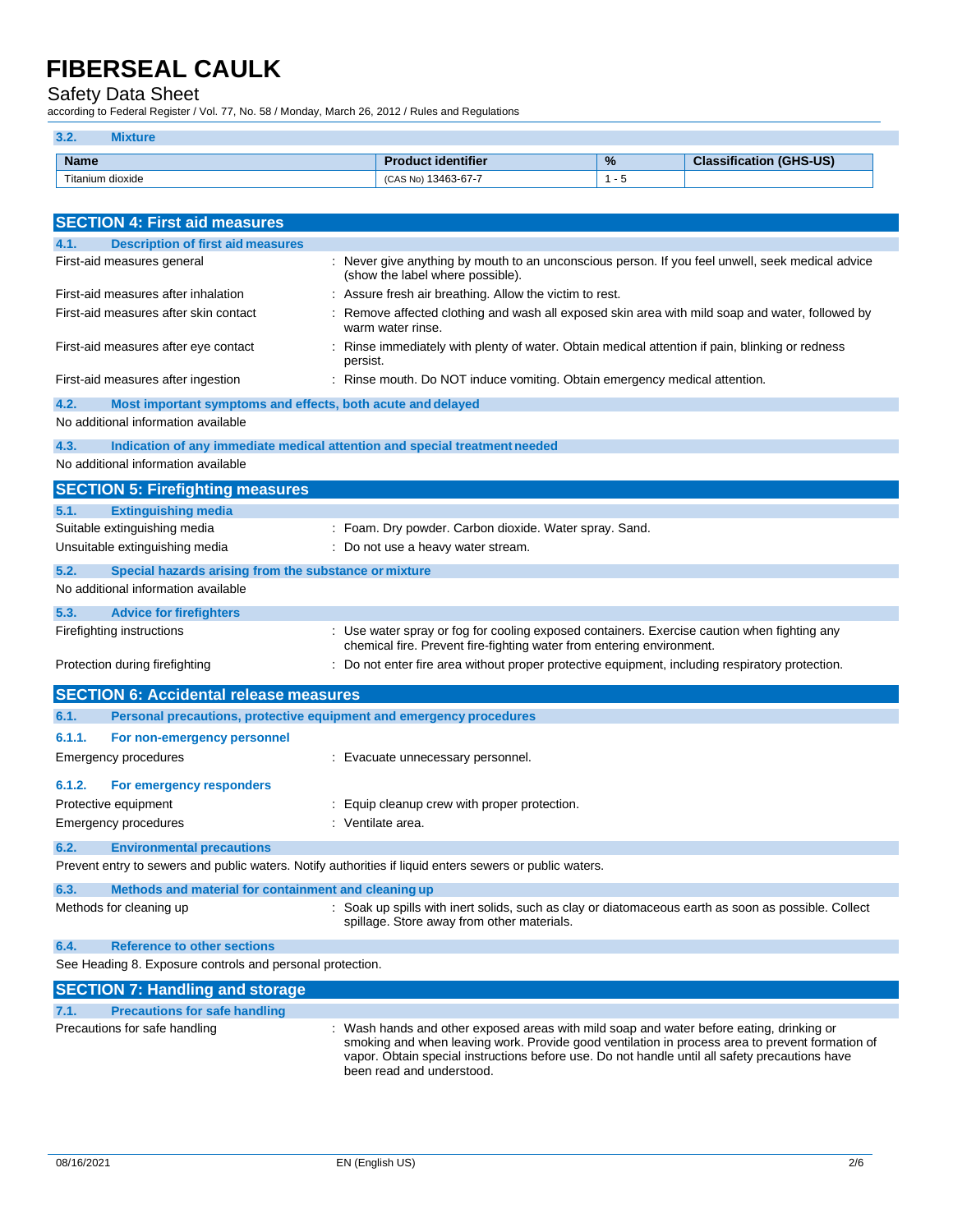### Safety Data Sheet

according to Federal Register / Vol. 77, No. 58 / Monday, March 26, 2012 / Rules and Regulations

| 7.2.               | Conditions for safe storage including and incompatibilities |                                                                                                                 |  |
|--------------------|-------------------------------------------------------------|-----------------------------------------------------------------------------------------------------------------|--|
| Storage conditions |                                                             | Keep only in the original container in a cool, well-ventilated place. Keep container closed<br>when not in use. |  |
|                    | Incompatible products                                       | : Strong bases. Strong acids.                                                                                   |  |
|                    | Incompatible materials                                      | Sources of ignition.                                                                                            |  |
| $ -$               |                                                             |                                                                                                                 |  |

**7.3. Specific end use(s)**

No additional information available

### **SECTION 8: Exposure controls/personal protection**

#### **8.1. Control parameters**

| Titanium dioxide (13463-67-7)               |                                     |                     |
|---------------------------------------------|-------------------------------------|---------------------|
| USA ACGIH<br>ACGIH TWA (mg/m <sup>3</sup> ) |                                     | 1 $mq/m3$           |
| USA ACGIH<br>Remark (ACGIH)                 |                                     | LRT irr; A3         |
| <b>USA OSHA</b>                             | OSHA PEL (TWA) (mg/m <sup>3</sup> ) | $15 \text{ mg/m}^3$ |
| 8.2.<br><b>Exposure controls</b>            |                                     |                     |
| Personal protective equipment               | : Avoid all unnecessary exposure.   |                     |
| Hand protection<br>: Wear nitrile gloves.   |                                     |                     |

Eye protection  $\qquad \qquad : \qquad$  Chemical goggles or safety glasses. Respiratory protection **in the contract of the CO** is a Wear appropriate mask.

Other information  $\qquad \qquad :$  Do not eat, drink or smoke during use.

#### **SECTION 9: Physical and chemical properties**

| 9.1.<br>Information on basic physical and chemical properties |                                                                                                                                                            |  |  |  |
|---------------------------------------------------------------|------------------------------------------------------------------------------------------------------------------------------------------------------------|--|--|--|
| Physical state                                                | : Liquid                                                                                                                                                   |  |  |  |
| Color                                                         | Blue, White                                                                                                                                                |  |  |  |
| Odor                                                          | characteristic                                                                                                                                             |  |  |  |
| Odor threshold                                                | No data available                                                                                                                                          |  |  |  |
| pH                                                            | No data available                                                                                                                                          |  |  |  |
| Relative evaporation rate (butyl acetate=1)                   | No data available                                                                                                                                          |  |  |  |
| Melting point                                                 | : No data available                                                                                                                                        |  |  |  |
| Freezing point                                                | No data available                                                                                                                                          |  |  |  |
| Boiling point                                                 | No data available                                                                                                                                          |  |  |  |
| Flash point                                                   | >200°F (93.4°C)                                                                                                                                            |  |  |  |
| Auto-ignition temperature                                     | No data available                                                                                                                                          |  |  |  |
| Decomposition temperature                                     | No data available                                                                                                                                          |  |  |  |
| Flammability (solid, gas)                                     | No data available                                                                                                                                          |  |  |  |
| Vapor pressure                                                | No data available                                                                                                                                          |  |  |  |
| Relative vapor density at 20 °C                               | No data available                                                                                                                                          |  |  |  |
| <b>Specific Gravity</b>                                       | No data available                                                                                                                                          |  |  |  |
| Density                                                       | : $\approx 1.3$ g/cm <sup>3</sup>                                                                                                                          |  |  |  |
| Solubility                                                    | : Water: Solubility in water of component(s) of the mixture :<br>$\cdot$ < 0.01 g/100ml $\cdot$ : 0.15 g/100ml $\cdot$ : 0.090 g/100ml $\cdot$ : $\cdot$ : |  |  |  |
| Log Pow                                                       | : No data available                                                                                                                                        |  |  |  |
| Log Kow                                                       | No data available                                                                                                                                          |  |  |  |
| Viscosity, kinematic                                          | No data available                                                                                                                                          |  |  |  |
| Viscosity, dynamic                                            | No data available                                                                                                                                          |  |  |  |
| <b>Explosive properties</b>                                   | No data available                                                                                                                                          |  |  |  |
| Oxidizing properties                                          | No data available                                                                                                                                          |  |  |  |
| <b>Explosive limits</b>                                       | : No data available                                                                                                                                        |  |  |  |
| <b>Other information</b><br>9.2.                              |                                                                                                                                                            |  |  |  |
| VOC content                                                   | : $\approx 0.35$ g/l                                                                                                                                       |  |  |  |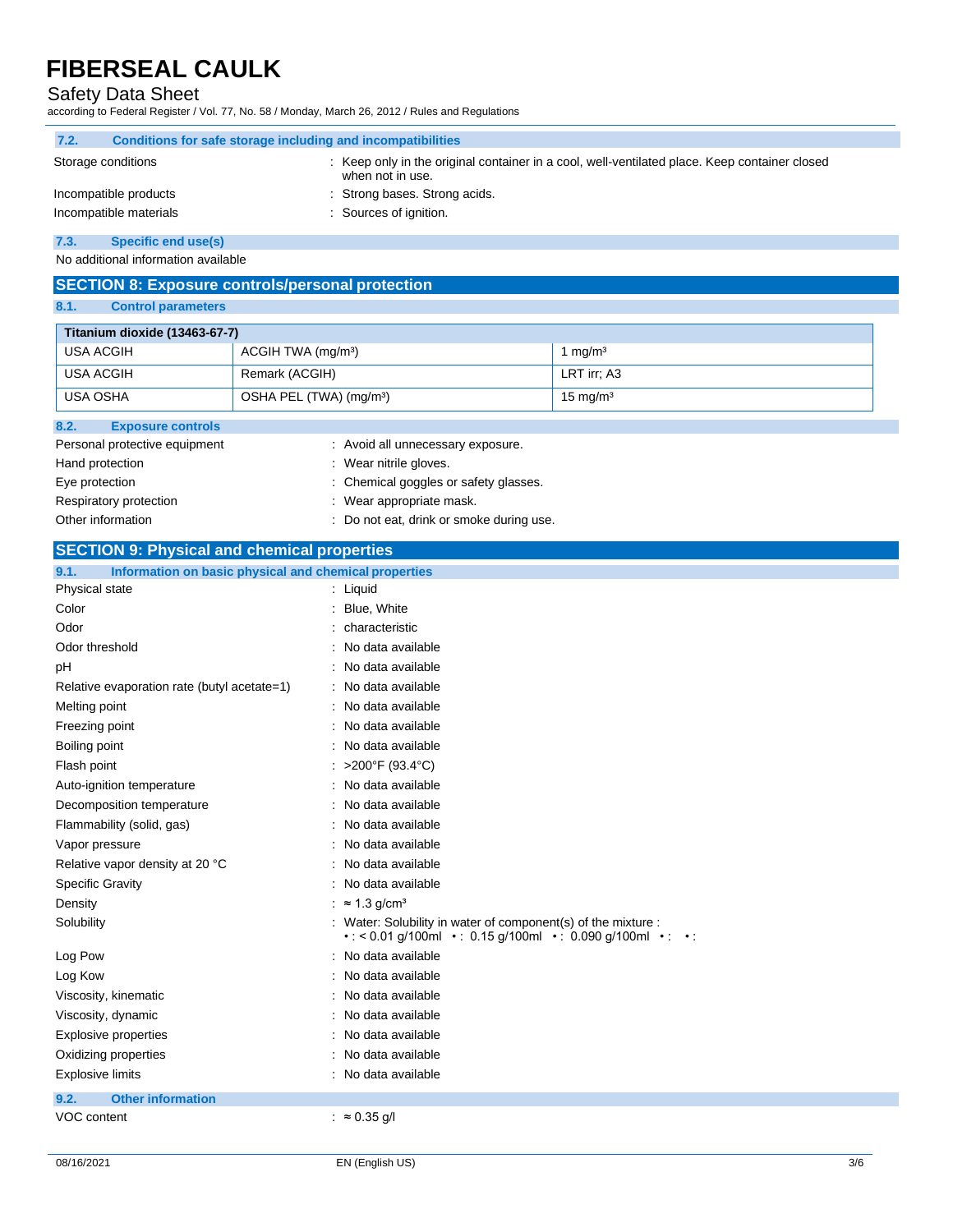### Safety Data Sheet

according to Federal Register / Vol. 77, No. 58 / Monday, March 26, 2012 / Rules and Regulations

|                  | <b>SECTION 10: Stability and reactivity</b>                                 |
|------------------|-----------------------------------------------------------------------------|
| 10.1.            | <b>Reactivity</b>                                                           |
|                  | No additional information available                                         |
| 10.2.            | <b>Chemical stability</b>                                                   |
| Not established. |                                                                             |
| 10.3.            | <b>Possibility of hazardous reactions</b>                                   |
| Not established. |                                                                             |
| 10.4.            | <b>Conditions to avoid</b>                                                  |
|                  | No additional information available                                         |
| 10.5.            | Incompatible materials                                                      |
|                  | Strong acids. Strong bases.                                                 |
| 10.6.            | <b>Hazardous decomposition products</b>                                     |
|                  | fume. Carbon monoxide. Carbon dioxide.<br><b>Contract Contract Contract</b> |

### **SECTION 11: Toxicological information**

**11.1. Information on toxicological effects**

Acute toxicity in the contract of the contract of the contract of the contract of the contract of the contract of the contract of the contract of the contract of the contract of the contract of the contract of the contract

| Titanium dioxide (13463-67-7)                    |                                                                                                                                                    |  |
|--------------------------------------------------|----------------------------------------------------------------------------------------------------------------------------------------------------|--|
| LD50 oral rat                                    | > 10000 mg/kg (Rat; OECD 425: Acute Oral Toxicity: Up-and-Down Procedure; Experimental<br>value; > 5000 mg/kg bodyweight; Rat; Experimental value) |  |
| LD50 dermal rabbit                               | > 10000 mg/kg (Rabbit; Experimental value)                                                                                                         |  |
| LC50 inhalation rat (mg/l)                       | > 6.8 mg/l/4h (Rat; Experimental value)                                                                                                            |  |
| Skin corrosion/irritation                        | : Not classified                                                                                                                                   |  |
| Serious eye damage/irritation                    | : Not classified                                                                                                                                   |  |
| Respiratory or skin sensitization                | : Not classified                                                                                                                                   |  |
| Germ cell mutagenicity                           | Not classified                                                                                                                                     |  |
| Carcinogenicity                                  | : Not classified                                                                                                                                   |  |
| Titanium dioxide (13463-67-7)                    |                                                                                                                                                    |  |
| IARC group                                       | 2B - Possibly carcinogenic to humans                                                                                                               |  |
| Reproductive toxicity                            | Not classified<br>٠                                                                                                                                |  |
| Specific target organ toxicity (single exposure) | : Not classified                                                                                                                                   |  |

| Specific target organ toxicity (repeated<br>exposure) | : Not classified |
|-------------------------------------------------------|------------------|
|                                                       |                  |

| Aspiration hazard                                      | : Not classified                                                  |
|--------------------------------------------------------|-------------------------------------------------------------------|
| Potential Adverse human health effects and<br>symptoms | Based on available data, the classification criteria are not met. |

### **SECTION 12: Ecological information**

**12.1. Toxicity**

| Titanium dioxide (13463-67-7)                                      |                                                   |     |  |
|--------------------------------------------------------------------|---------------------------------------------------|-----|--|
| > 1000 mg/l (96 h; Pimephales promelas)<br>LC50 fish 1             |                                                   |     |  |
| EC50 Daphnia 1                                                     | < 1000 mg/l (432 h; Daphnia magna; Static system) |     |  |
| LC50 fish 2                                                        | > 1 g/l (96 h; Leuciscus idus)                    |     |  |
| < 500 mg/l (720 h; Daphnia magna; Static system)<br>EC50 Daphnia 2 |                                                   |     |  |
| Threshold limit algae 1                                            | 61 mg/l (72 h; Pseudokirchneriella subcapitata)   |     |  |
| 12.2.<br><b>Persistence and degradability</b>                      |                                                   |     |  |
| <b>FIBERSEAL CAULK</b>                                             |                                                   |     |  |
| Persistence and degradability<br>Not established.                  |                                                   |     |  |
| 08/16/2021<br>EN (English US)                                      |                                                   | 4/6 |  |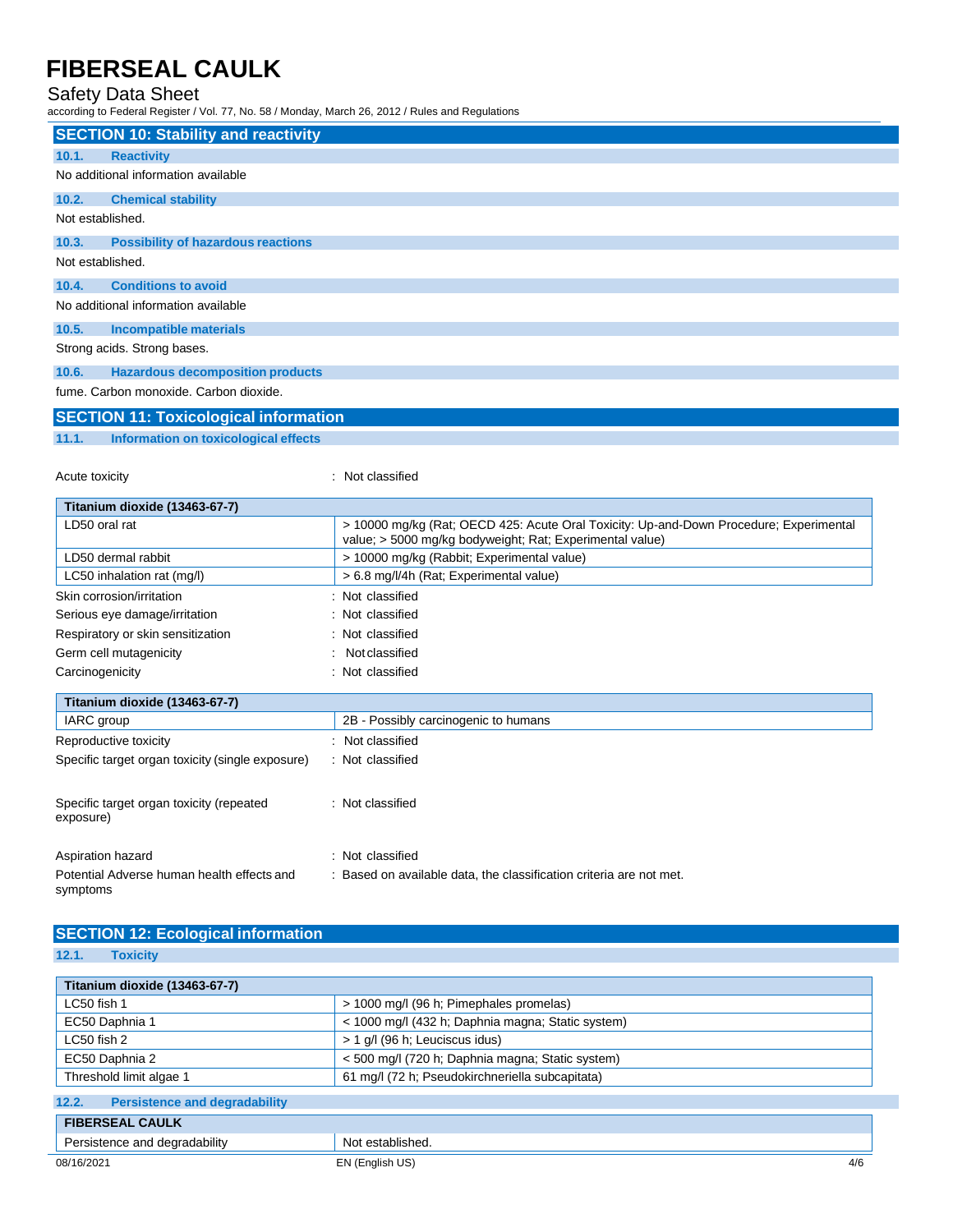#### Safety Data Sheet

according to Federal Register / Vol. 77, No. 58 / Monday, March 26, 2012 / Rules and Regulations

| Titanium dioxide (13463-67-7)                                                 |                                                                                                                                                             |  |  |
|-------------------------------------------------------------------------------|-------------------------------------------------------------------------------------------------------------------------------------------------------------|--|--|
| Persistence and degradability                                                 | Biodegradability: not applicable. Low potential for mobility in soil. Not established.                                                                      |  |  |
| Biochemical oxygen demand (BOD)                                               | Not applicable                                                                                                                                              |  |  |
| Chemical oxygen demand (COD)                                                  | Not applicable                                                                                                                                              |  |  |
| ThOD<br>BOD (% of ThOD)                                                       | Not applicable<br>Not applicable                                                                                                                            |  |  |
|                                                                               |                                                                                                                                                             |  |  |
| 12.3.<br><b>Bioaccumulative potential</b><br><b>FIBERSEAL CAULK</b>           |                                                                                                                                                             |  |  |
| Bioaccumulative potential                                                     | Not established.                                                                                                                                            |  |  |
|                                                                               |                                                                                                                                                             |  |  |
| Titanium dioxide (13463-67-7)<br>Bioaccumulative potential                    | Not bioaccumulative. Not established.                                                                                                                       |  |  |
| 12.4.<br><b>Mobility in soil</b>                                              |                                                                                                                                                             |  |  |
| No additional information available                                           |                                                                                                                                                             |  |  |
| 12.5.<br><b>Other adverse effects</b>                                         |                                                                                                                                                             |  |  |
| Effect on ozone layer                                                         | : No additional information available                                                                                                                       |  |  |
| Effect on the global warming                                                  | : No known ecological damage caused by this product.                                                                                                        |  |  |
| Other information                                                             | : Avoid release to the environment.                                                                                                                         |  |  |
| <b>SECTION 13: Disposal considerations</b>                                    |                                                                                                                                                             |  |  |
| <b>Waste treatment methods</b><br>13.1.                                       |                                                                                                                                                             |  |  |
| Waste disposal recommendations                                                | Dispose in a safe manner in accordance with local/national regulations. Dispose of container in<br>accordance with local, regional or national regulations. |  |  |
| Ecology - waste materials                                                     | : Avoid release to the environment.                                                                                                                         |  |  |
| <b>SECTION 14: Transport information</b>                                      |                                                                                                                                                             |  |  |
| In accordance with DOT                                                        |                                                                                                                                                             |  |  |
| Not regulated for transport                                                   |                                                                                                                                                             |  |  |
| <b>Additional information</b>                                                 |                                                                                                                                                             |  |  |
| Other information                                                             | : No supplementary information available.                                                                                                                   |  |  |
| <b>ADR</b>                                                                    |                                                                                                                                                             |  |  |
| Transport document description                                                |                                                                                                                                                             |  |  |
| <b>Transport by sea</b>                                                       |                                                                                                                                                             |  |  |
| No additional information available                                           |                                                                                                                                                             |  |  |
| <b>Air transport</b>                                                          |                                                                                                                                                             |  |  |
| No additional information available                                           |                                                                                                                                                             |  |  |
| <b>SECTION 15: Regulatory information</b>                                     |                                                                                                                                                             |  |  |
| 15.1. US Federal regulations                                                  |                                                                                                                                                             |  |  |
| <b>FIBERSEAL CAULK</b>                                                        |                                                                                                                                                             |  |  |
| Not listed on the United States TSCA (Toxic Substances Control Act) inventory |                                                                                                                                                             |  |  |
| 15.2. International regulations                                               |                                                                                                                                                             |  |  |
| <b>CANADA</b><br>No additional information available                          |                                                                                                                                                             |  |  |
| <b>EU-Regulations</b><br>No additional information available                  |                                                                                                                                                             |  |  |
| Classification according to Regulation (EC) No. 1272/2008 [CLP]               |                                                                                                                                                             |  |  |
| <b>Classification according to Directive 67/548/EEC or 1999/45/EC</b>         |                                                                                                                                                             |  |  |
| Not classified                                                                |                                                                                                                                                             |  |  |
|                                                                               |                                                                                                                                                             |  |  |